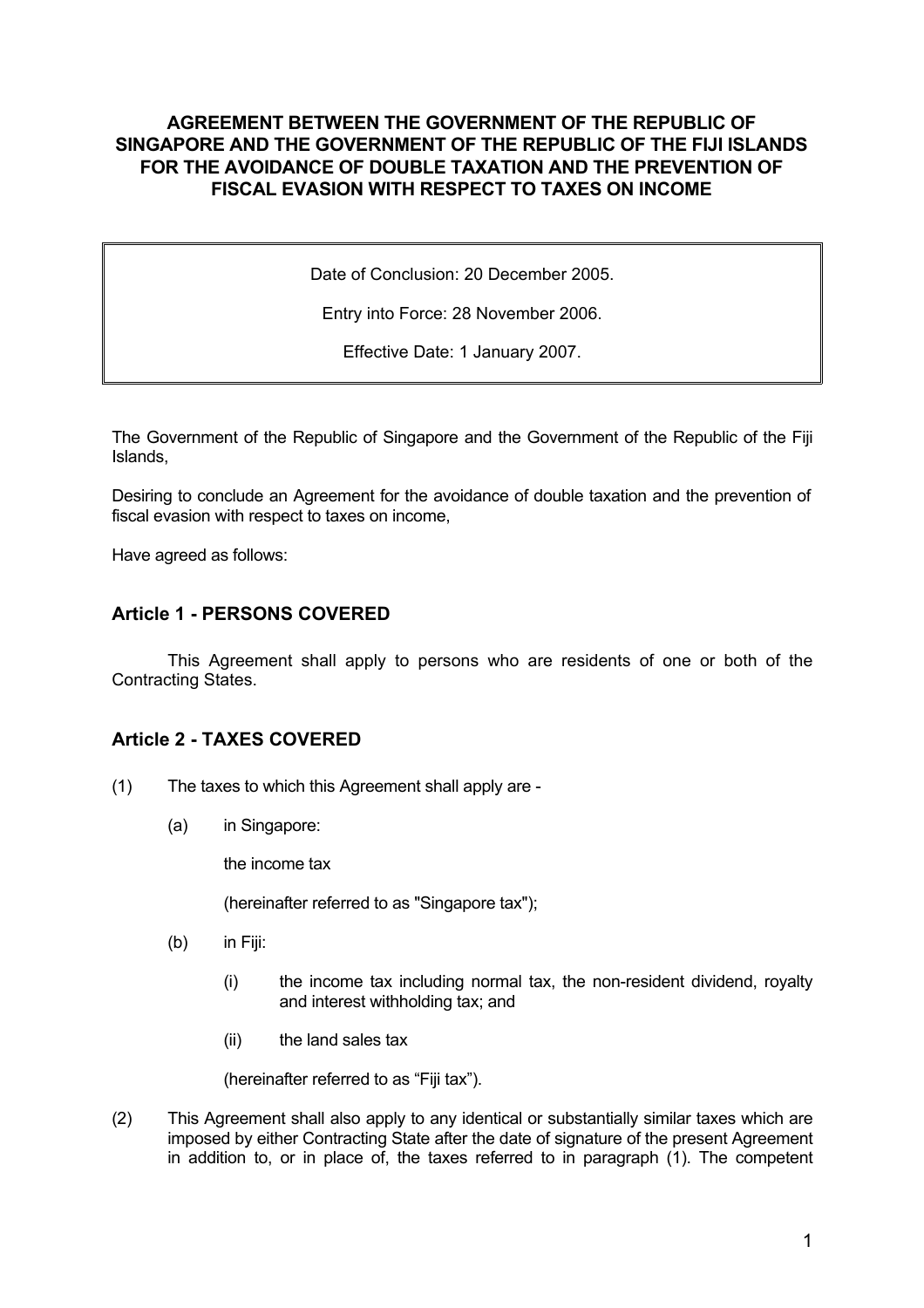authorities of the Contracting States shall notify each other of any substantial changes which are made in their respective taxation laws.

# **Article 3 - GENERAL DEFINITIONS**

- (1) In this Agreement, unless the context otherwise requires
	- (a) the term "Singapore" means the territories of the Republic of Singapore, the territorial waters of Singapore and the sea-bed and subsoil of the territorial waters, and when used in a geographical sense includes any area extending beyond the limits of the territorial waters of Singapore, and the sea-bed and subsoil of any such area, which has been or may hereafter be designated under the laws of Singapore and in accordance with international law as an area over which Singapore has sovereign rights for the purposes of exploring and exploiting the natural resources, whether living or non-living;
	- (b) the term "Fiji" means the territory and territorial sea of the Republic of Fiji Islands and its dependencies, including the airspace above them, and all adjacent areas which consistently with international law have been or may hereafter be designated under the laws of Fiji as areas over which Fiji may exercise sovereign rights or jurisdiction.
	- (c) the terms "a Contracting State" and "the other Contracting State" mean Singapore or Fiji as the context requires;
	- (d) the term "tax" means Singapore tax or Fiji tax as the context requires;
	- (e) the term "person" includes an individual, a company and any other body of persons which is treated as a person for tax purposes;
	- (f) the term "company" means any body corporate or any entity which is treated as a body corporate for tax purposes;
	- (g) the terms "enterprise of a Contracting State" and "enterprise of the other Contracting State" mean respectively an enterprise carried on by a resident of a Contracting State and an enterprise carried on by a resident of the other Contracting State;
	- (h) the term "competent authority" means:
		- (i) in the case of Singapore, the Minister for Finance or his authorised representative;
		- (ii) in the case of Fiji, the Commissioner of Inland Revenue or his authorised representative;
	- (i) the term "national" means any individual possessing the nationality of a Contracting State and any legal person, partnership or association deriving its status as such from the laws in force in the Contracting State;
	- (j) the term "international traffic" means any transport by a ship or aircraft operated by an enterprise of a Contracting State, except when the ship or aircraft is operated solely between places in the other Contracting State.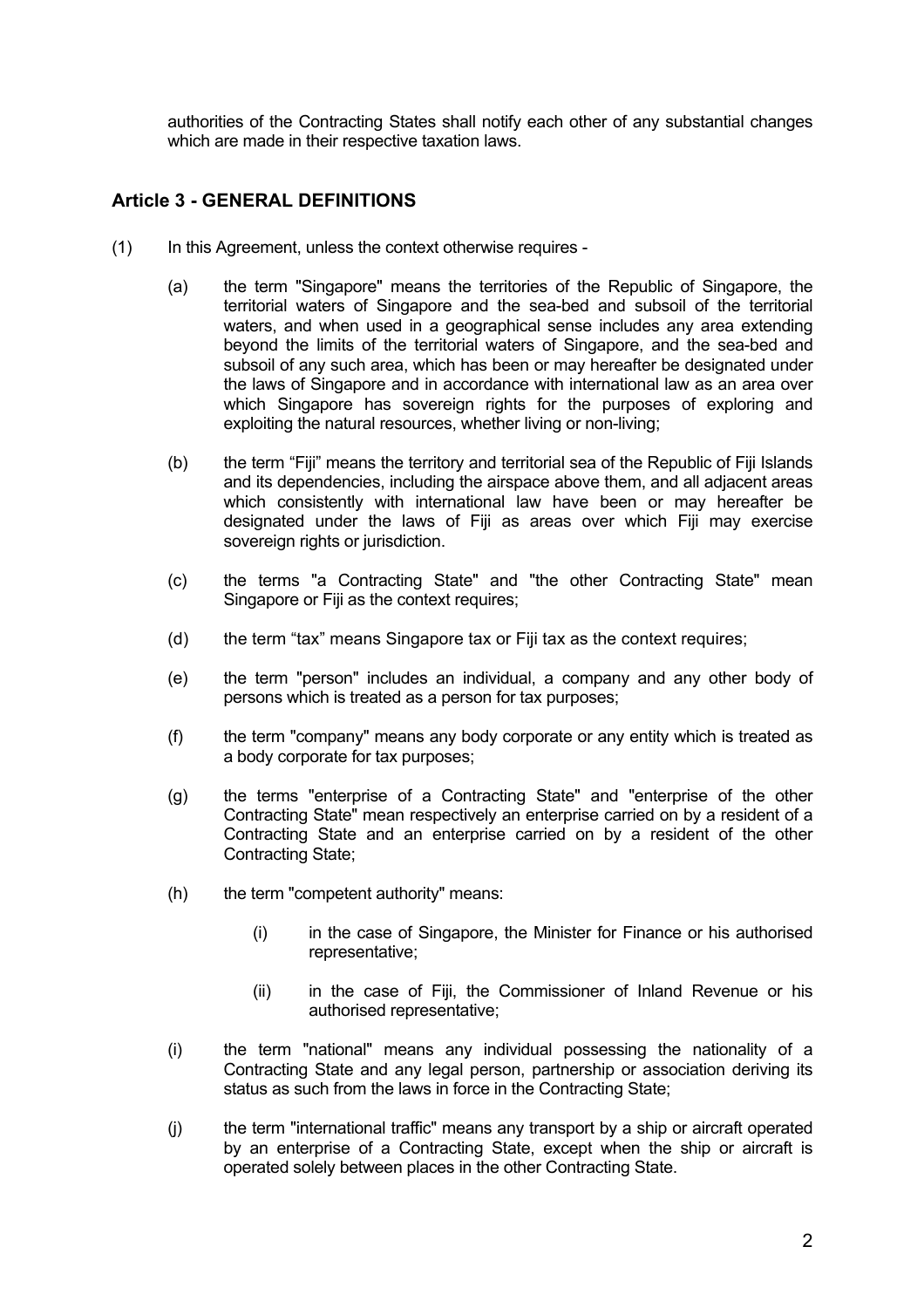(2) As regards the application of the Agreement at any time by a Contracting State, any term not defined therein shall, unless the context otherwise requires, have the meaning that it has at that time under the law of that State for the purposes of the taxes to which the Agreement applies, any meaning under the applicable tax laws of that State prevailing over a meaning given to the term under other laws of that State.

## **Article 4 - RESIDENT**

- (1) For the purposes of this Agreement, the term "resident of a Contracting State" means:
	- (a) in the case of Singapore, a person who is resident in Singapore for the purposes of Singapore tax; and
	- (b) in the case of Fiji, a person who is resident in Fiji for the purposes of Fiji tax;

and also includes that State and any political subdivision, local authority or statutory body thereof.

- (2) Where by reason of the provisions of paragraph (1) a person, being an individual, is a resident of both Contracting States, then the status of that person shall be determined as follows -
	- (a) the person shall be deemed to be a resident only of the State in which the person has a permanent home; if the person has a permanent home available in both States, the person shall be deemed to be a resident only of the State with which the person's personal and economic relations are closer (centre of vital interests);
	- (b) if the State in which the person's centre of vital interests cannot be determined, or if the person has no permanent home in either State, the person shall be deemed to be a resident only of the State in which the person has an habitual abode;
	- (c) if the person has an habitual abode in both States or in neither of them, the person shall be deemed to be a resident only of the State of which the person is a national;
	- (d) in any other case, the competent authorities of the Contracting States shall settle the question by mutual agreement.
- (3) Where by reason of the provisions of paragraph (1) a person other than an individual is a resident of both Contracting States, then it shall be deemed to be a resident only of the State in which its place of effective management is situated. If its place of effective management cannot be determined, the competent authorities of the Contracting States shall settle the question by mutual agreement.

# **Article 5 - PERMANENT ESTABLISHMENT**

(1) For the purposes of this Agreement, the term "permanent establishment" means a fixed place of business through which the business of an enterprise is wholly or partly carried on.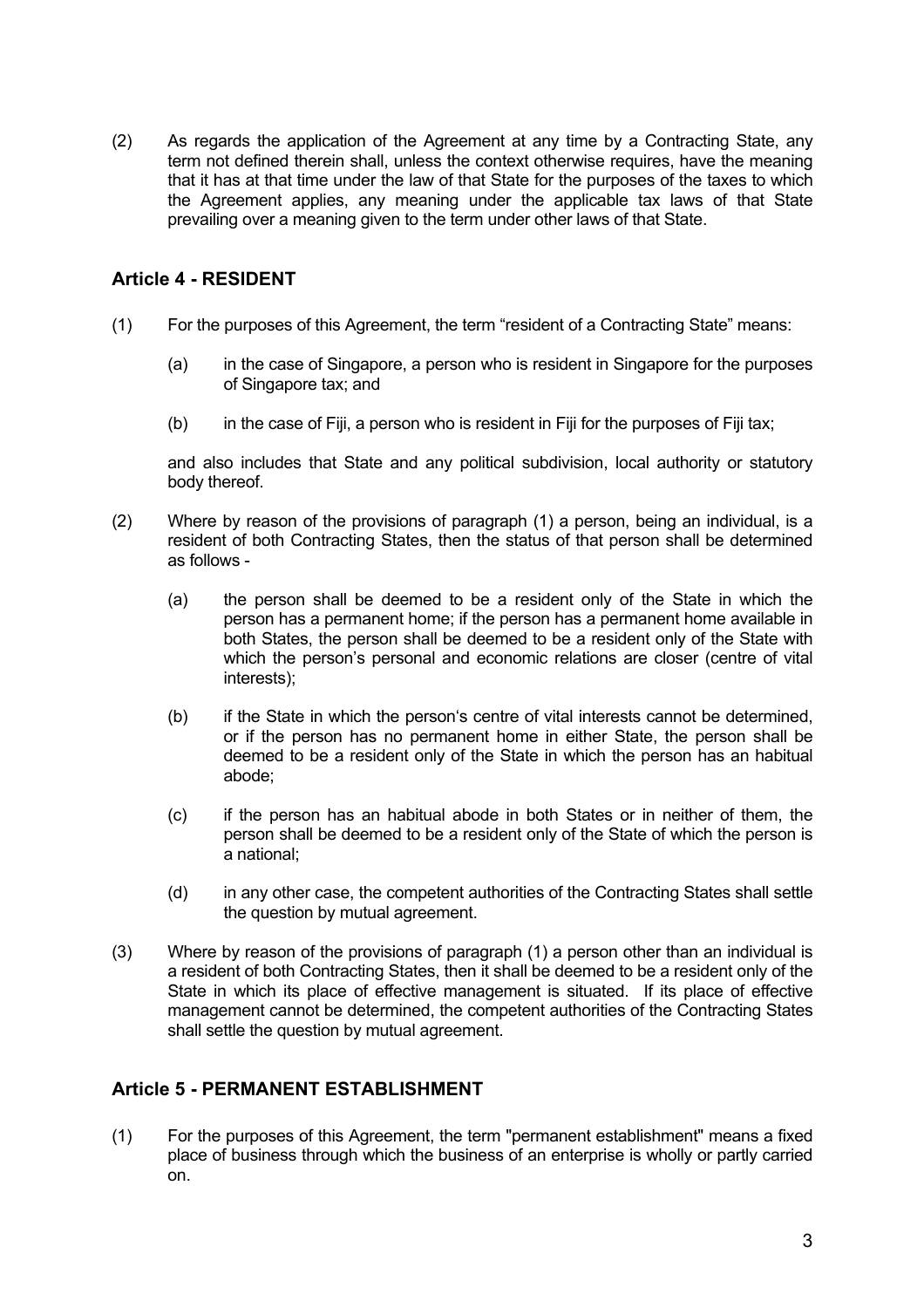- (2) The term "permanent establishment" includes especially
	- (a) a place of management;
	- (b) a branch;
	- (c) an office;
	- (d) a factory;
	- (e) a workshop;
	- (f) a mine, an oil or gas well, a quarry or any other place of extraction of natural resources;
	- (g) a farm, plantation or other place where agricultural, forestry, plantation or other related activities are carried on; and
	- (h) a building site or construction, installation or assembly project which exists for a period or periods aggregating 183 days or more in any 12-month period.
- (3) An enterprise shall not be deemed to have a permanent establishment merely by the reason of -
	- (a) the use of facilities solely for the purpose of storage or display or delivery of goods or merchandise belonging to the enterprise;
	- (b) the maintenance of a stock of goods or merchandise belonging to the enterprise solely for the purpose of storage or display or delivery;
	- (c) the maintenance of a stock of goods or merchandise belonging to the enterprise solely for the purpose of processing by another enterprise;
	- (d) the maintenance of a fixed place of business solely for the purpose of purchasing goods or merchandise, or of collecting information, for the enterprise;
	- (e) the maintenance of a fixed place of business solely for the purpose of carrying on, for the enterprise, any other activity of preparatory or auxiliary character; or
	- (f) the maintenance of a fixed place of business solely for any combination of activities mentioned in sub-paragraphs (a) to (e), provided that the overall activity of the fixed place of business resulting from this combination is of a preparatory or auxiliary character.
- (4) An enterprise of a Contracting State shall be deemed to have a permanent establishment in the other Contracting State and to carry on business through that permanent establishment if -
	- (a) it carries on supervisory activities in that other Contracting State for a period or periods aggregating 183 days or more in any 12-month period in connection with a building site, or a construction, installation or assembly project which is being undertaken, in that other Contracting State;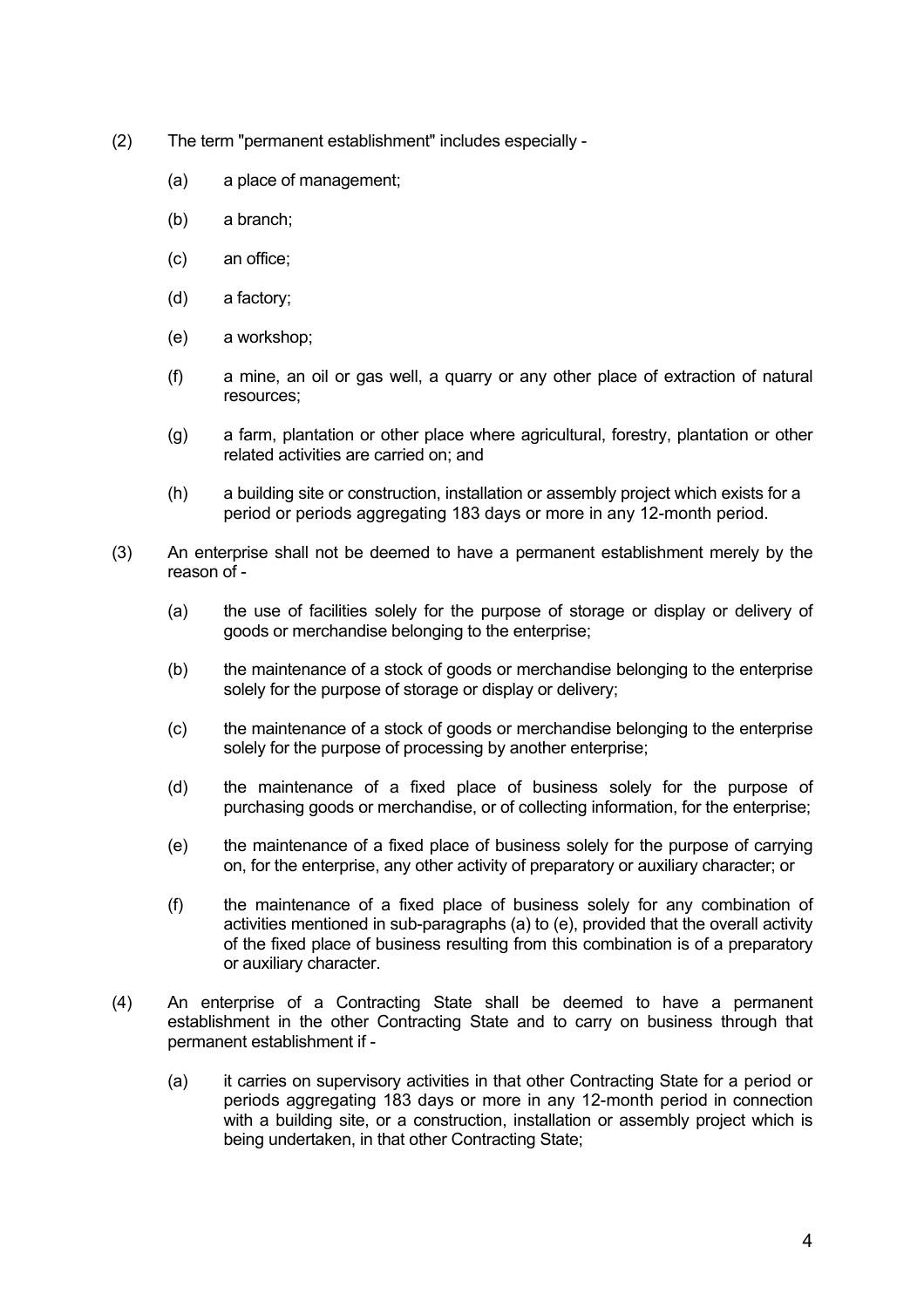- (b) it furnishes services, including consultancy services, through employees or other personnel engaged by it for such purposes, but only where activities of that nature continue within that State for a period or periods aggregating 120 days or more in any 12- month period.
- (5) A person acting in a Contracting State on behalf of an enterprise of the other Contracting State (other than an agent of independent status to whom paragraph (6) applies) shall be deemed to be a permanent establishment of that enterprise in the first-mentioned State if that person has, and habitually exercises in that State an authority to conclude contracts in the name of the enterprise, unless the activities of such person are limited to those mentioned in paragraph (3) which, if exercised through a fixed place of business, would not make this fixed place of business a permanent establishment under the provisions of that paragraph.
- (6) An enterprise of a Contracting State shall not be deemed to have a permanent establishment in the other Contracting State merely because it carries on business in that other State through a broker, general commission agent or any other agent of an independent status provided that such persons are acting in the ordinary course of their business.
- (7) The fact that a company which is a resident of a Contracting State controls or is controlled by a company which is a resident of the other Contracting State, or which carries on business in that other Contracting State (whether through a permanent establishment or otherwise), shall not of itself constitute either company a permanent establishment of the other.

## **Article 6 - INCOME FROM IMMOVABLE PROPERTY**

- (1) Income derived by a resident of a Contracting State from immovable property (including income from agriculture or forestry) situated in the other Contracting State may be taxed in that other State.
- (2) The term "immovable property" shall have the meaning which it has under the law of the Contracting State in which the property in question is situated but the term shall, in any case, include property accessory to immovable property, livestock and equipment used in agriculture and forestry, rights to which the provisions of general law respecting landed property apply, usufruct of immovable property and rights to variable or fixed payments as consideration for the working of, or the right to work, mineral deposits, sources and other natural resources except that ships, boats and aircraft shall not be regarded as immovable property.
- (3) The provisions of paragraph (1) shall also apply to income derived from the direct use, letting, or use in any other form of immovable property.
- (4) The provisions of paragraphs (1) and (3) shall also apply to the income from immovable property of an enterprise and to income from immovable property used for the performance of independent personal services.

## **Article 7 - BUSINESS PROFITS**

(1) The profits of an enterprise of a Contracting State shall be taxable only in that State unless the enterprise carries on business in the other Contracting State through a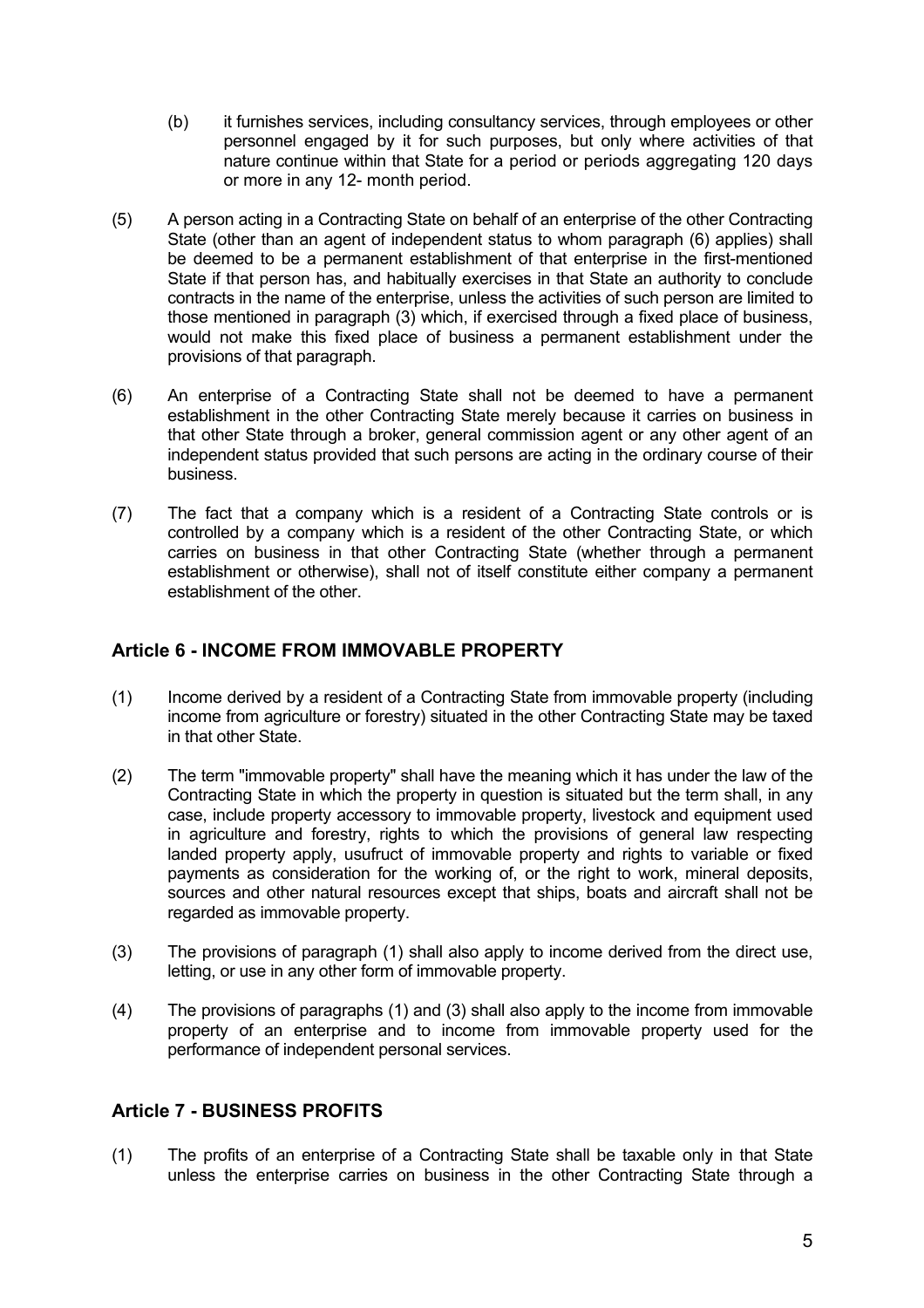permanent establishment situated in that State. If the enterprise carries on business as aforesaid, the profits of the enterprise may be taxed in the other State but only so much of them as is attributable to that permanent establishment.

- (2) For the purpose of paragraph (1), profits of the enterprise that is attributable to the permanent establishment includes profits arising from transactions in which the permanent establishment has been involved but only to the extent appropriate to the part played by the permanent establishment in those transactions, even if those transactions are entered into directly with the enterprise rather than the permanent establishment.
- (3) Subject to the provisions of paragraph (4), where an enterprise of a Contracting State carries on business in the other Contracting State through a permanent establishment situated in that State, there shall in each Contracting State be attributed to that permanent establishment the profits which it might be expected to make if it were a distinct and separate enterprise engaged in the same or similar activities under the same or similar conditions and dealing wholly independently with the enterprise of which it is a permanent establishment.
- (4) In determining the profits attributable to a permanent establishment in a Contracting State, there shall be allowed as deductions all expenses of the enterprise, including executive and administrative expenses, which would be deductible if the permanent establishment were an independent enterprise and which are reasonably allocable to the permanent establishment, whether incurred in the Contracting State in which the permanent establishment is situated or elsewhere.
- (5) In so far as it has been customary in a Contracting State to determine the profits to be attributed to a permanent establishment on the basis of an apportionment of the total profits of the enterprise to its various parts, nothing in paragraph (3) shall preclude that Contracting State from determining the profits to be taxed by such an apportionment as may be customary, although the method of apportionment adopted shall, however, be such that the result shall be in accordance with the principles contained in this Article.
- (6) No profits shall be attributed to a permanent establishment by reason of the mere purchase by that permanent establishment of goods or merchandise for the enterprise.
- (7) For the purposes of the preceding paragraphs, the profits to be attributed to the permanent establishment shall be determined by the same method year by year unless there is good and sufficient reason to the contrary.
- (8) Where profits include items of income which are dealt with separately in other Articles of this Agreement, then the provisions of those Articles shall not be affected by the provisions of this Article.

## **Article 8 - SHIPPING AND AIR TRANSPORT**

- (1) Profits derived by an enterprise of a Contracting State from the operation of ships or aircraft in international traffic shall be taxable only in that State.
- (2) The provisions of paragraph (1) shall also apply to the share of profits from the operation of ships or aircraft derived by such an enterprise through participation in a pool, a joint business or an international operating agency.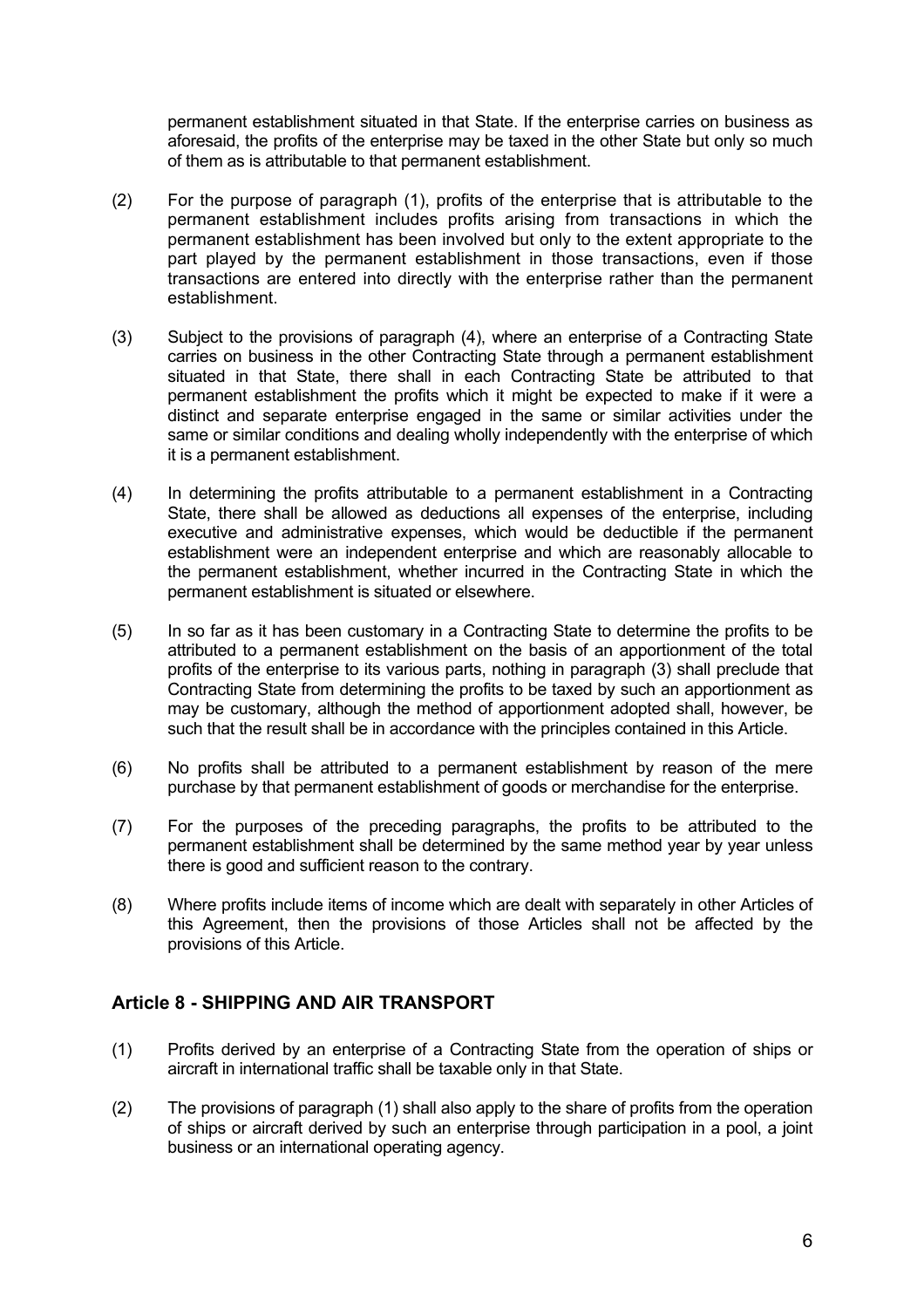- (3) For the purposes of this Article, profits from the operation of ships or aircraft in international traffic shall include:
	- (a) profits from the rental on a bareboat basis of ships or aircraft; and
	- (b) profits from the use, maintenance or rental of containers (including trailers and related equipment for the transport of containers), used for the transport of goods or merchandise;

where such rental or such use, maintenance or rental, as the case may be, is incidental to the operation of ships or aircraft in international traffic.

# **Article 9 - ASSOCIATED ENTERPRISES**

- (1) Where
	- (a) an enterprise of a Contracting State participates directly or indirectly in the management, control or capital of an enterprise of the other Contracting State, or
	- (b) the same persons participate directly or indirectly in the management, control or capital of an enterprise of a Contracting State and an enterprise of the other Contracting State,

and in either case conditions are made or imposed between the two enterprises in their commercial or financial relations which differ from those which would be made between independent enterprises, then any profits which would, but for those conditions, have accrued to one of the enterprises, but, by reason of those conditions, have not so accrued, may be included in the profits of that enterprise and taxed accordingly.

(2) Where a Contracting State includes, in accordance with the provisions of paragraph (1), in the profits of an enterprise of that State - and taxes accordingly - profits on which an enterprise of the other Contracting State has been charged to tax in that other State and where the competent authorities of the Contracting State agree, upon consultation, that all or part of the profits so included are profits which would have accrued to the enterprise of the first-mentioned State if the conditions made between the two enterprises had been those which would have been made between independent enterprises, then that other State shall make an appropriate adjustment to the amount of the tax charged therein on those agreed profits. In determining such adjustment, due regard shall be had to the other provisions of this Agreement.

## **Article 10 - DIVIDENDS**

- (1) Dividends paid by a company which is a resident of a Contracting State to a resident of the other Contracting State may be taxed in that other State.
- (2) However, such dividends may also be taxed in the Contracting State of which the company paying the dividends is a resident and according to the laws of that State, but if the beneficial owner of the dividends is a resident of the other Contracting State, the tax so charged shall not exceed: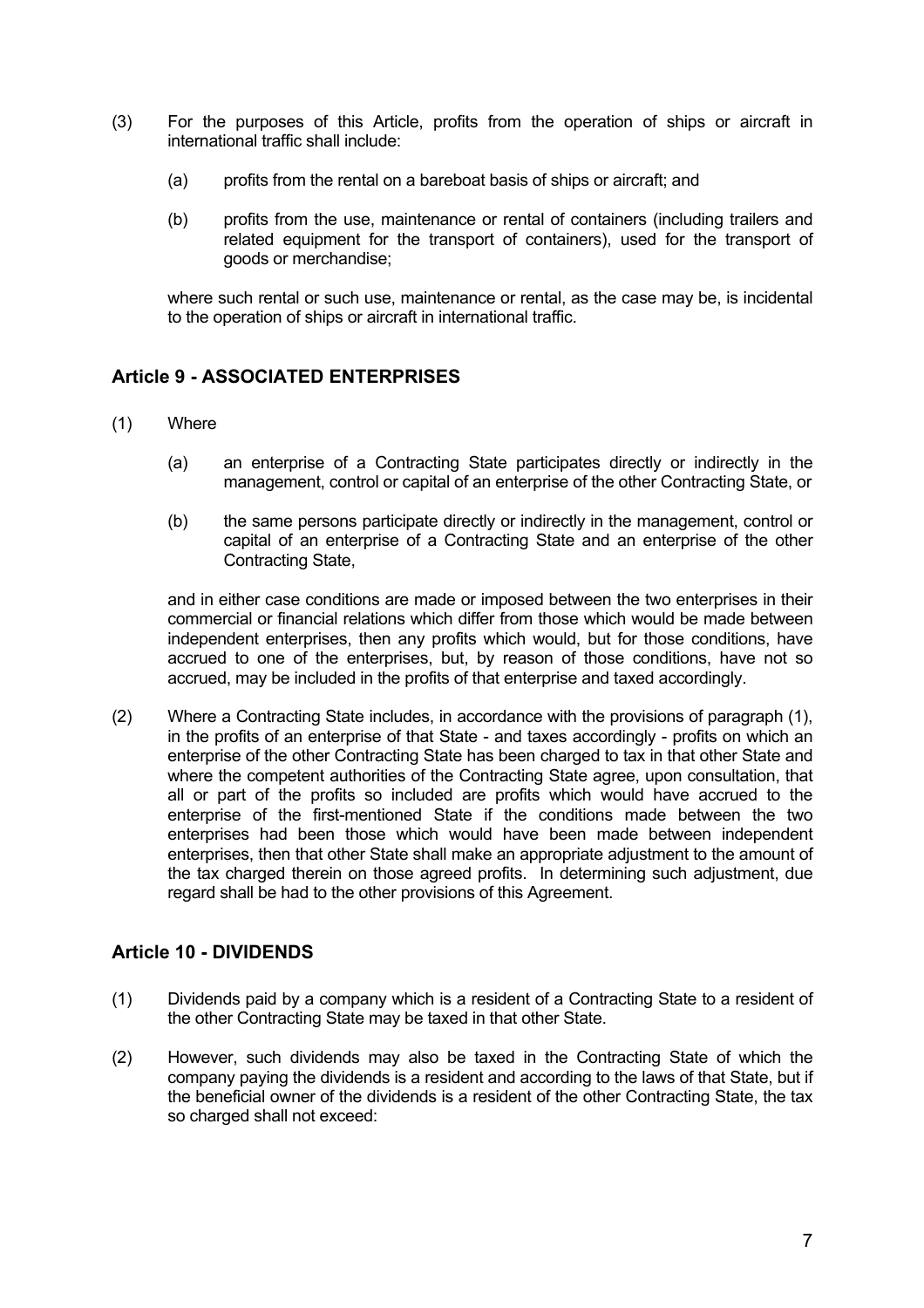- (a) 5 per cent of the gross amount of the dividends if the beneficial owner is a company which holds directly at least 10 per cent of the capital of the company paying the dividends;
- (b) 15 per cent of the gross amount of the dividends in all other cases.

This paragraph shall not affect the taxation of the company in respect of the profits out of which the dividends are paid.

- (3) Notwithstanding paragraph (2), dividends paid out of untaxed profits (in accordance with the tax laws in force at the date of the signing of the Agreement) by a company which is a resident of Fiji to a beneficial owner who is a resident of Singapore may be taxed in Fiji but the tax so charged shall not exceed 15 per cent of the gross amount of the dividends in all cases.
- (4) Notwithstanding the provisions of paragraphs (2) and (3), dividends paid by a company which is a resident of Fiji to the Government of Singapore shall be exempt from Fiji tax.
- (5) For the purposes of paragraph (4), the term "Government of Singapore" shall include:
	- (a) the Monetary Authority of Singapore and the Board of Commissioners of Currency;
	- (b) the Government of Singapore Investment Corporation Pte Ltd;
	- (c) a statutory body; and
	- (d) any institution wholly or mainly owned by the Government of Singapore as may be agreed from time to time between the competent authorities of the Contracting States.
- (6) The term "dividends" in this Article means income from shares, not being debt-claims, participating in profits and other income assimilated to income from shares by the taxation law of the Contracting State of which the company making the distribution is a resident for the purposes of its tax.
- (7) The provisions of paragraphs (1), (2) and (3) shall not apply if the person who is the beneficial owner of the dividends, being a resident of a Contracting State, carries on business in the other Contracting State in which the dividend arises, through a permanent establishment situated in that other State, or performs in that other State independent personal services from a fixed base situated in that other State, and the holding giving rise to the dividends is effectively connected with such permanent establishment or fixed base. In such case the provisions of Article 7 or Article 14, as the case may be, shall apply.
- (8) Where a company which is a resident of a Contracting State derives profits or income from the other Contracting State, that other State may not impose any tax on the dividends paid by the company except in so far as such dividends are paid to a resident of that other State or in so far as the holding in respect of which the dividends are paid is effectively connected with a permanent establishment or a fixed base situated in that other State, nor subject the company's undistributed profits to a tax on the company's undistributed profits, even if the dividends paid or the undistributed profits consist wholly or partly of profits or income arising in such other State.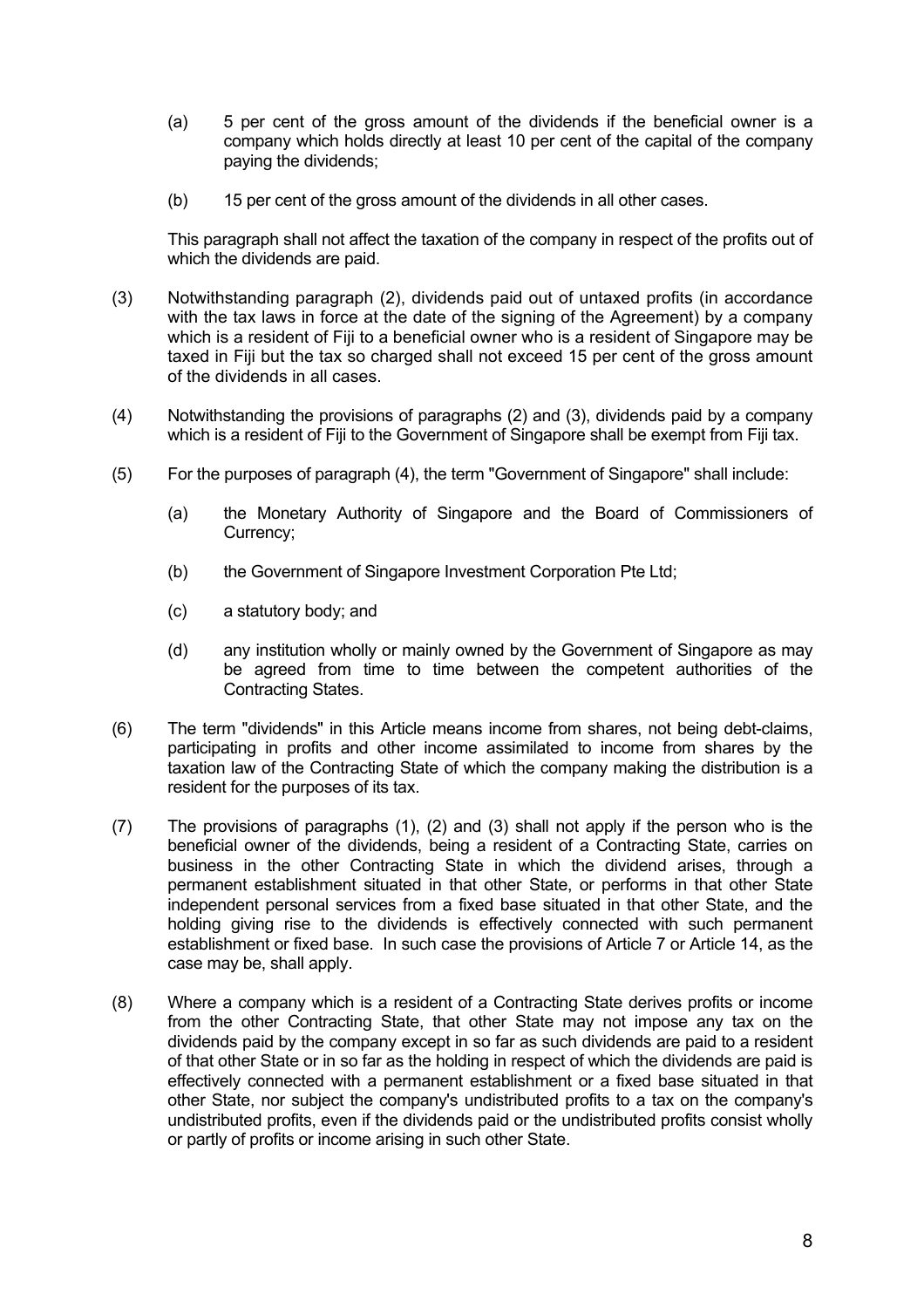- (9) (a) Under the current Singapore laws, where dividends are paid by a company which is a resident of Singapore to a resident of Fiji who is the beneficial owner of such dividends, there is no tax in Singapore which is chargeable on dividends in addition to the tax chargeable in respect of the profits or income of the company.
	- (c) If, subsequent to the signing of the Agreement, Singapore imposes a tax on dividends in addition to the tax chargeable in respect of the profits or income of a company which is a resident of Singapore, such tax may be charged but the tax so charged on the dividends derived by a resident of Fiji who is the beneficial owner of such dividends shall be in accordance with the provisions of paragraph (2).

# **Article 11 - INTEREST**

- (1) Interest arising in a Contracting State and paid to a resident of the other Contracting State may be taxed in that other State.
- (2) However, such interest may also be taxed in the Contracting State in which it arises and according to the laws of that State, but if the beneficial owner of the interest is a resident of the other Contracting State, the tax so charged shall not exceed 10 per cent of the gross amount of the interest.
- (3) Notwithstanding the provisions of paragraph (2), interest arising in a Contracting State and paid to the Government of the other Contracting State shall be exempt from tax in the first-mentioned State.
- (4) For the purpose of paragraph (3), the term "Government":
	- (a) in the case of Fiji, means the Government of Fiji and shall include:
		- (i) Reserve Bank of Fiji;
		- (ii) Fiji National Provident Fund;
		- (iii) Fiji Development Bank;
		- (iv) any other statutory body; and
		- (v) any institution wholly or mainly owned by the Government of Fiji as may be agreed from time to time between the competent authorities of the Contracting States.
	- (b) in the case of Singapore, means the Government of Singapore and shall include:
		- (i) the Monetary Authority of Singapore and the Board of Commissioners of Currency;
		- (ii) the Government of Singapore Investment Corporation Pte Ltd;
		- (iii) any other statutory body; and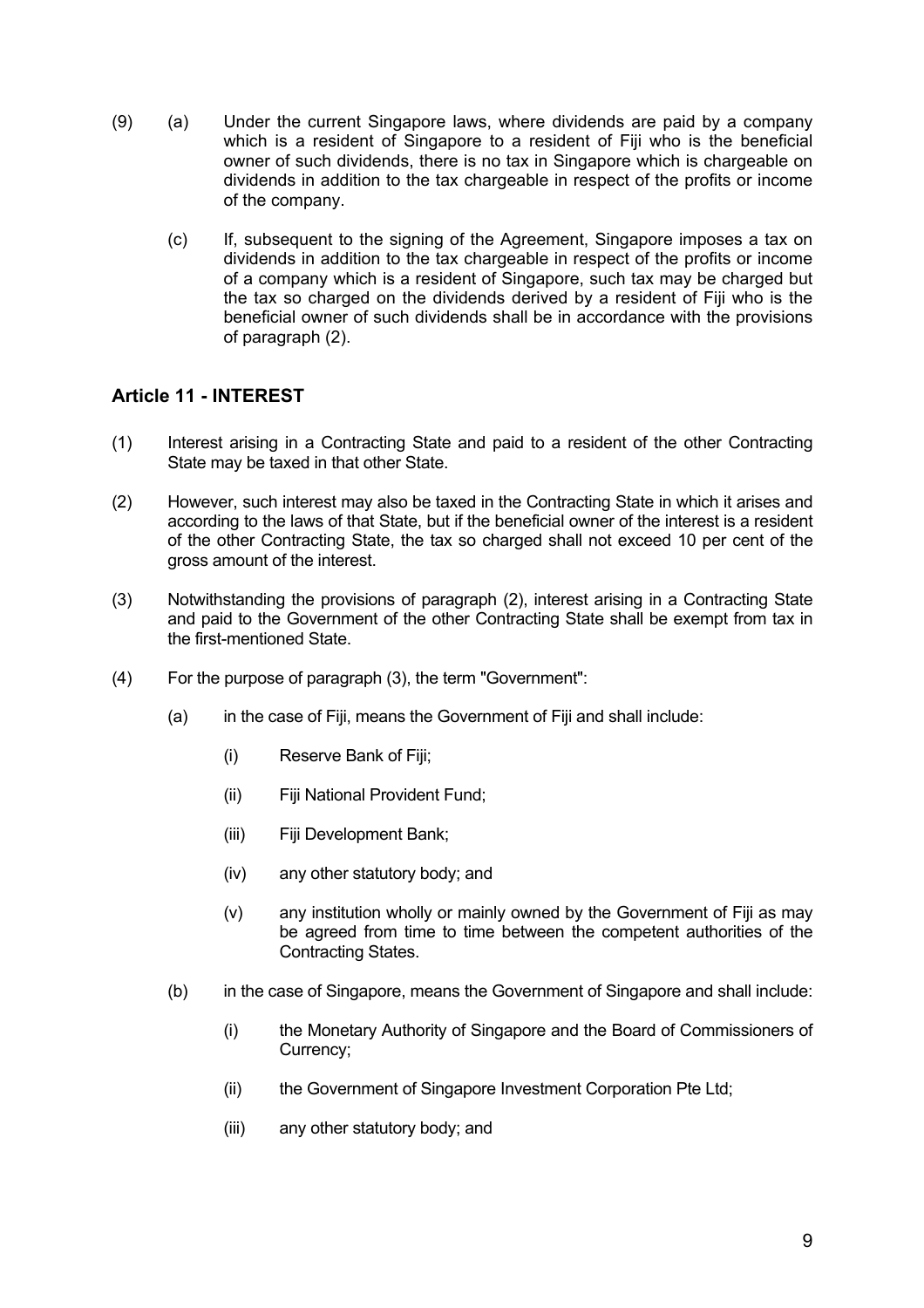- (iv) any institution wholly or mainly owned by the Government of Singapore as may be agreed from time to time between the competent authorities of the Contracting States.
- (5) The term "interest" as used in this Article means income from debt-claim of every kind, whether or not secured by mortgage and whether or not carrying a right to participate in the debtor's profits, and in particular, income from government securities and income from bonds or debentures, including premiums and prizes attaching to such securities, bonds or debentures, and including all other income assimilated to income from money lent by the taxation law of the Contracting State in which the income arises. Penalty charges for late payment shall not be regarded as interest for the purpose of this Article.
- (6) The provisions of paragraphs (1) and (2) shall not apply if the beneficial owner of the interest, being a resident of a Contracting State, carries on business in the other Contracting State in which the interest arises, through a permanent establishment situated in that other State, or performs in that other State independent personal services from a fixed base situated in that other State, and the debt-claim in respect of which the interest is paid is effectively connected with such permanent establishment or fixed base. In such case the provisions of Article 7 or Article 14, as the case may be, shall apply.
- (7) Interest shall be deemed to arise in a Contracting State when the payer is a resident of that State. Where, however, the person paying the interest, whether he is a resident of a Contracting State or not, has in a Contracting State a permanent establishment or a fixed base in connection with which the indebtedness on which the interest is paid was incurred, and such interest is borne by such permanent establishment or fixed base, then such interest shall be deemed to arise in the State in which the permanent establishment or fixed base is situated.
- (8) Where, by reason of a special relationship between the payer and the beneficial owner or between both of them and some other person, the amount of the interest, having regard to the debt-claim for which it is paid, exceeds the amount which would have been agreed upon by the payer and the beneficial owner in the absence of such relationship, the provisions of this Article shall apply only to the last-mentioned amount. In such case, the excess part of the payments shall remain taxable according to the laws of each Contracting State, due regard being had to the other provisions of this Agreement.

# **Article 12 - ROYALTIES**

- (1) Royalties arising in a Contracting State and paid to a resident of the other Contracting State may be taxed in that other State.
- (2) However, such royalties may also be taxed in the Contracting State in which they arise and according to the laws of that State, but if the beneficial owner of the royalties is a resident of the other Contracting State, the tax so charged shall not exceed 10 per cent of the gross amount of the royalties.
- (3) The term "royalties" in this Article means payments of any kind received as consideration for -
	- (a) the use of, or the right to use, any copyright of literary, artistic or scientific work, patent, design or model, plan, secret formula or process, trade-mark, computer software or other like property or right;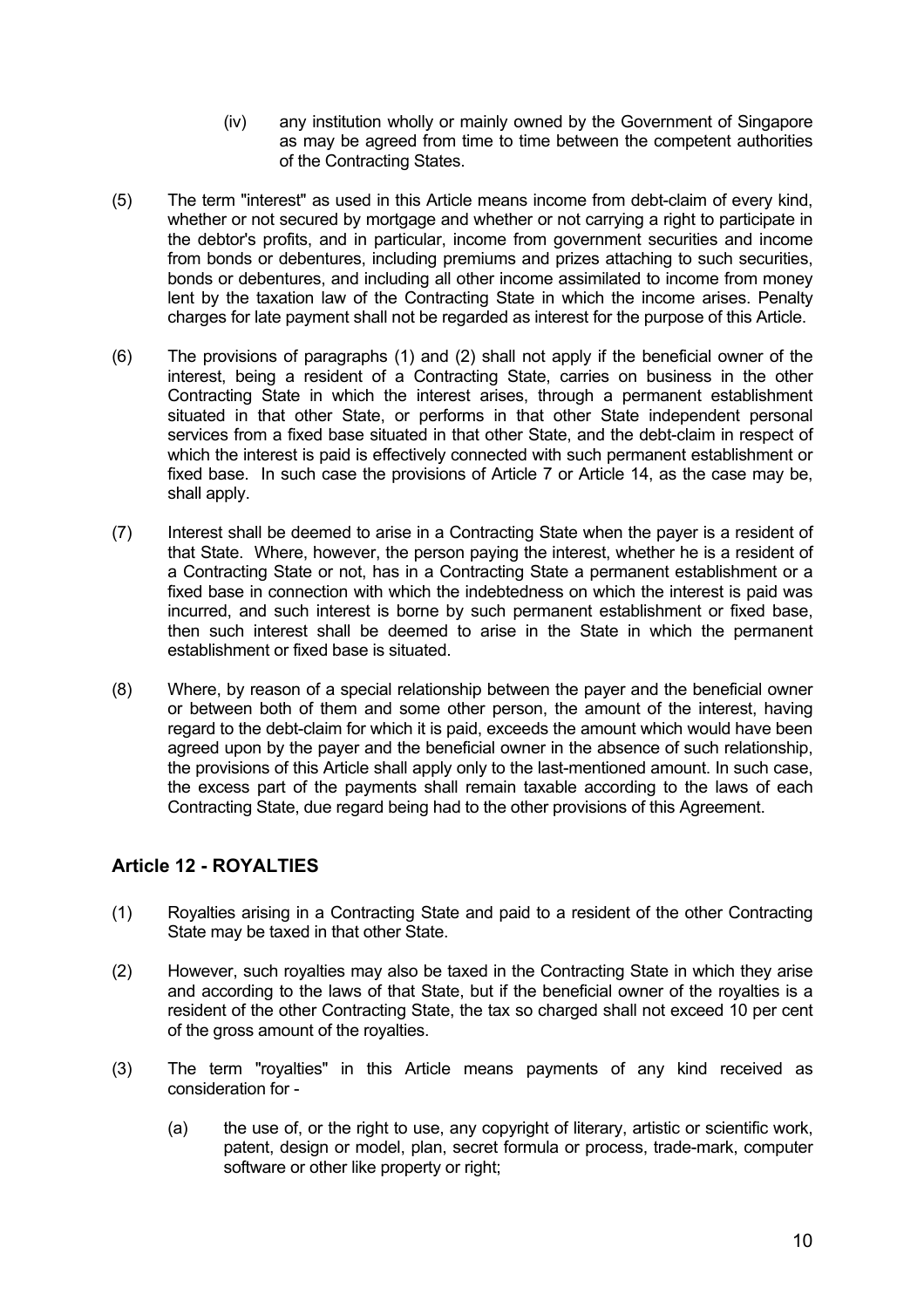- (b) the use of, or the right to use, any industrial (including agricultural), commercial or scientific equipment;
- (c) the use of, or the right to use, any scientific, technical, industrial (including agricultural) or commercial knowledge or information;
- (d) the supply of any assistance that is ancillary and subsidiary to, and is furnished as a means of enabling the application or enjoyment of, any such property or right of the kinds mentioned in sub-paragraph (a), any such equipment as is mentioned in sub-paragraph (b), any such knowledge or information as is mentioned in sub-paragraph (c);
- (e) the use of, or the right to use:
	- (i) motion picture films; or
	- (ii) films or video tapes for use in connection with television broadcasting; or
	- (iii) tapes use in connection with radio broadcasting.
- (4) The provisions of paragraphs (1) and (2) shall not apply if the beneficial owner of the royalties, being a resident of a Contracting State, carries on business in the other Contracting State in which the royalties arise, through a permanent establishment situated in that other State, or performs in that other State independent personal services from a fixed base situated in that other State, and the right or property in respect of which the royalties are paid is effectively connected with such permanent establishment or fixed base. In such case, the provisions of Article 7 or Article 14, as the case may be, shall apply.
- (5) Royalties shall be deemed to arise in a Contracting State when the payer is a resident of that State. Where, however, the person paying the royalties, whether a resident of a Contracting State or not, has in a Contracting State a permanent establishment or a fixed base in connection with which the liability to pay the royalties was incurred, and such royalties are borne by such permanent establishment or fixed base, then such royalties shall be deemed to arise in the State in which the permanent establishment or fixed base is situated.
- (6) Where, by reason of a special relationship between the payer and the beneficial owner or between both of them and some other person, the amount of royalties, having regard to the use, right or information for which they are paid, exceeds the amount which would have been agreed upon by the payer and the beneficial owner in the absence of such relationship, the provisions of this Article shall apply only to the last-mentioned amount and, in such case, the excess part of the payments shall remain taxable according to the laws of each Contracting State, due regard being had to the other provisions of this Agreement.

## **Article 13 - GAINS FROM THE ALIENATION OF PROPERTY**

(1) Gains derived by a resident of a Contracting State from the alienation of immovable property, referred to in Article 6, and situated in the other Contracting State may be taxed in that other State.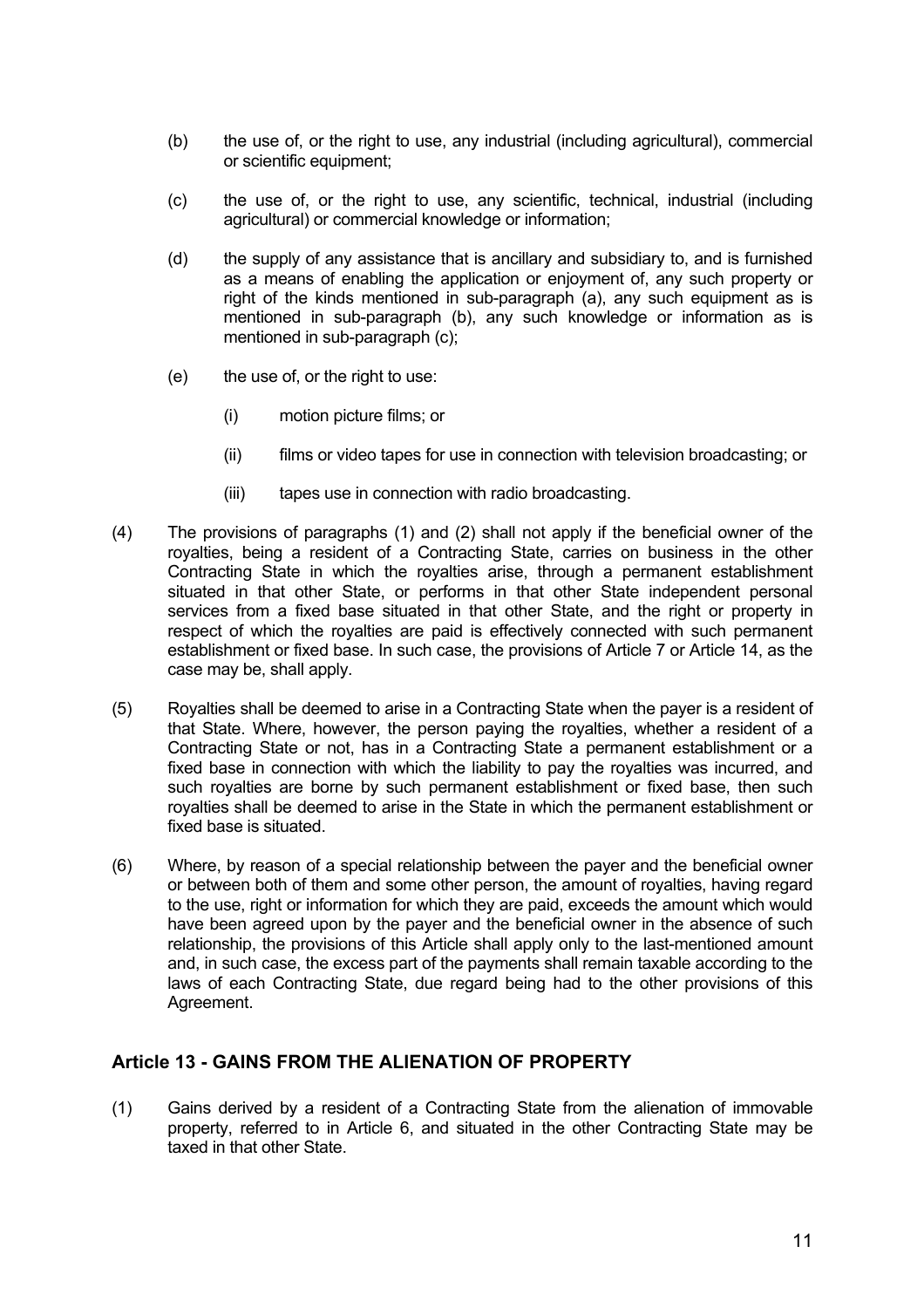- (2) Gains derived by a resident of a Contracting State from the alienation of shares, other than shares traded on a recognised Stock Exchange, deriving at least three-quarters of their value directly or indirectly from immovable property situated in the other Contracting State may be taxed in that other State.
- (3) Gains from the alienation of movable property forming part of the business property of a permanent establishment which an enterprise of a Contracting State has in the other Contracting State or of movable property pertaining to a fixed base available to a resident of a Contracting State in the other Contracting State for the purpose of performing independent personal services, including such gains from the alienation of such a permanent establishment (alone or together with the whole enterprise) or of such fixed base, may be taxed in that other State.
- (4) Gains from the alienation of ships or aircraft operated in international traffic or movable property pertaining to the operation of such ships or aircraft shall be taxable only in the Contracting State of which the alienator is a resident.
- (5) Gains from the alienation of any property other than that referred to in the preceding paragraphs of this Article shall be taxable only in the Contracting State of which the alienator is a resident.

## **Article 14 - INDEPENDENT PERSONAL SERVICES**

- (1) Income derived by an individual who is a resident of a Contracting State in respect of professional services or other activities of an independent character shall be taxable only in that State unless:
	- (a) a fixed base is regularly available to the individual in the other Contracting State for the purpose of performing the individual's activities, and in which case, only so much of the income as is attributable to that fixed base may be taxed in that other State; or
	- (b) the individual's stay in the other Contracting State is for a period or periods aggregating 120 days or more in any 12-month period, and in which case, only so much of the income as is derived from activities in that other State may be taxed in that other State.
- (2) The term "professional services" includes especially independent scientific, literary, artistic, educational or teaching activities, as well as the independent activities of physicians, surgeons, lawyers, engineers, architects, dentists and accountants.

## **Article 15 - DEPENDENT PERSONAL SERVICES**

- (1) Subject to the provisions of Articles 16, 18, 19, 20 and 21, salaries, wages and other similar remuneration derived by a resident of a Contracting State in respect of an employment shall be taxable only in that State unless the employment is exercised in the other Contracting State. If the employment is so exercised, such remuneration as is derived therefrom may be taxed in that other State.
- (2) Notwithstanding the provisions of paragraph (1), remuneration derived by a resident of a Contracting State in respect of an employment exercised in the other Contracting State shall be taxable only in the first-mentioned State if -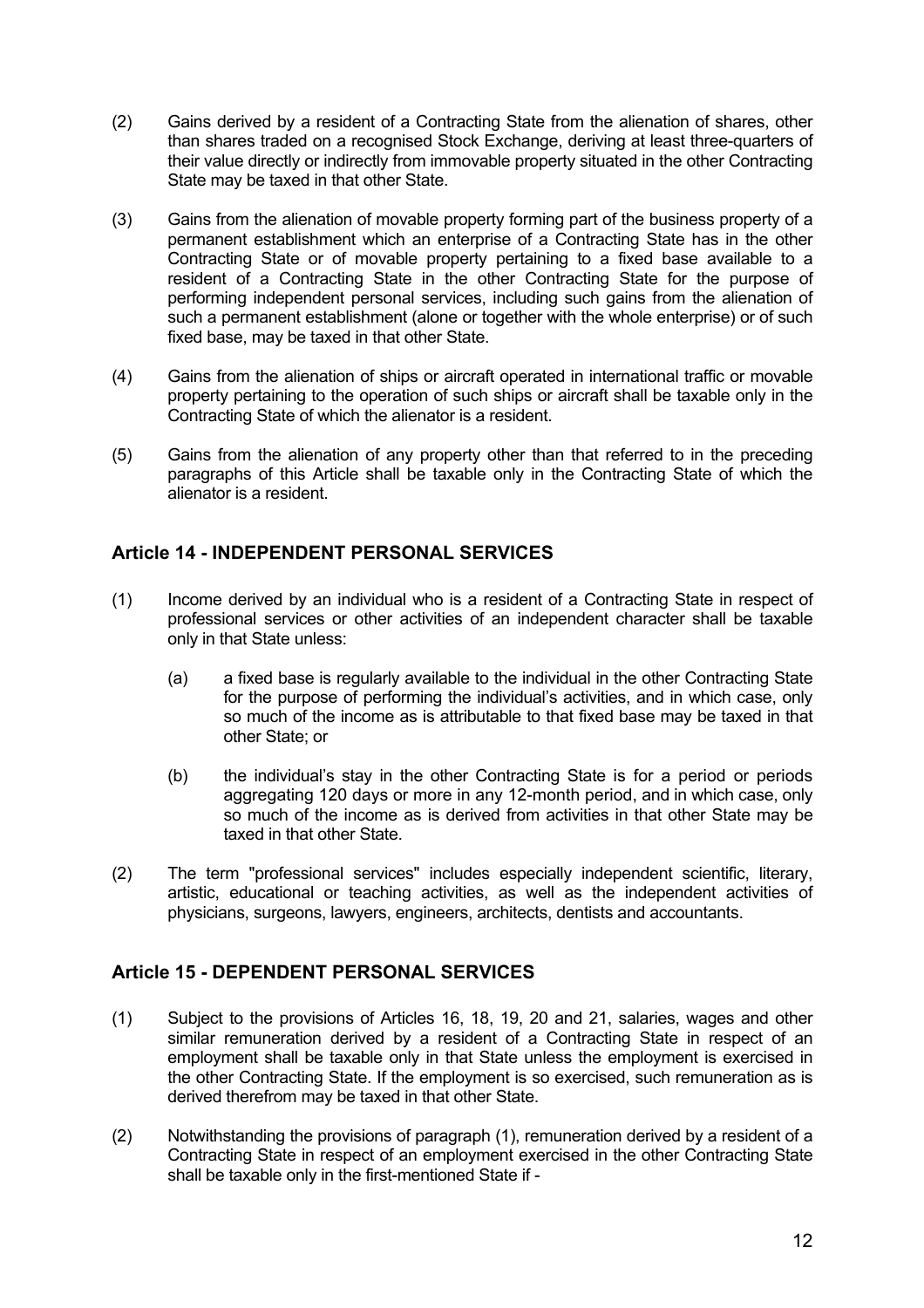- (a) the recipient is present in the other State for a period or periods not exceeding in the aggregate 183 days in any 12-month period; and
- (b) the remuneration is paid by, or on behalf of, an employer who is not a resident of the other State, and
- (c) the remuneration is not borne by a permanent establishment or a fixed base which the employer has in the other State.
- (3) Notwithstanding the preceding provisions of this Article, remuneration derived in respect of an employment exercised aboard a ship or aircraft operated in international traffic by an enterprise of a Contracting State shall be taxable only in that State. However, if the remuneration is derived by a resident of the other Contracting State, it may also be taxed in that other State.

## **Article 16 - DIRECTORS' FEES**

Directors' fees and other similar payments derived by a resident of a Contracting State in the person's capacity as a member of the Board of Directors of a Company which is a resident of the other Contracting State may be taxed in that other State.

#### **Article 17 - ARTISTES AND SPORTSPERSONS**

- (1) Notwithstanding the provisions of Articles 14 and 15, income derived by a resident of a Contracting State as an entertainer, such as a theatre, motion picture, radio or television artiste or a musician, or as a sportsperson, from his or her personal activities as such exercised in the other Contracting State may be taxed in that other State.
- (2) Where income in respect of personal activities exercised by an entertainer or a sportsperson in that capacity accrues not to the entertainer or sportsperson but to another person, that income may, notwithstanding the provisions of Articles 7, 14 and 15, be taxed in the Contracting State in which the activities of the entertainer or sportsperson are exercised.
- (3) Notwithstanding the provisions of paragraphs (1) and (2) of this Article, income mentioned in this Article shall be exempt from tax in the Contracting State in which the activity of the entertainer or sportsperson is exercised provided that the activity is supported, wholly or substantially, by the public funds of the Government of either Contracting State or political subdivision or a local authority or a statutory body thereof, or the activity is exercised under a cultural exchange agreement or arrangement between the Contracting States.

### **Article 18 - PENSIONS AND ANNUITIES**

(1) Subject to the provisions of paragraph (2) of Article 19, any pensions and other similar remuneration for past employment or any annuity arising in a Contracting State and paid to a resident of the other Contracting State shall be taxable only in that other State.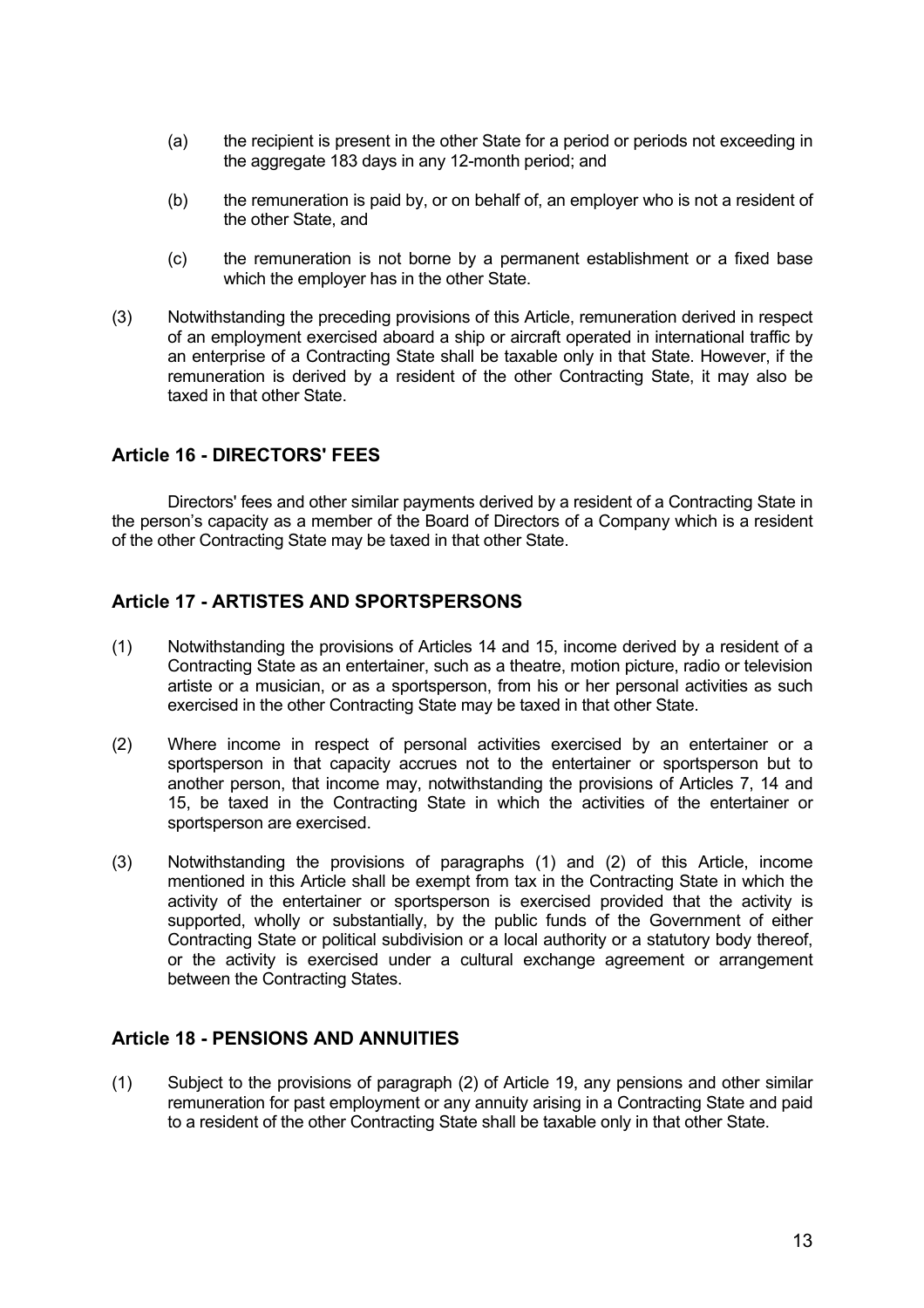(2) The term "annuity" includes a stated sum payable periodically at stated time, during life or during a specified or ascertainable period of time, under an obligation to make the payments in return for adequate and full consideration in money or money's worth.

## **Article 19 - GOVERNMENT SERVICE**

- (1) (a) Salaries, wages and other similar remuneration, other than a pension, paid by a Contracting State or a political subdivision, a local authority or a statutory body thereof to an individual in respect of services rendered to that State or subdivision, authority or body shall be taxable only in that State.
	- (b) However, such salaries, wages and other similar remuneration shall be taxable only in the other Contracting State if the services are rendered in that State and the individual is a resident of that State who:
		- (i) is a national of that State; or
		- (ii) did not become a resident of that State solely for the purposes of rendering the services.
- (2) (a) Any pension paid by, or out of funds created by, a Contracting State or a political subdivision, a local authority or a statutory body thereof to an individual in respect of services rendered to that State or subdivision, authority or body shall be taxable only in that State.
	- (b) However, such pension shall be taxable only in the other Contracting State if the individual is a resident of, and a national of that State.
- (3) The provisions of Articles 15, 16 and 18 shall apply to salaries, wages and other similar remuneration, and to pensions, in respect of services rendered in connection with a business carried on by a Contracting State or a political subdivision, a local authority or a statutory body thereof.

# **Article 20 - STUDENTS AND TRAINEES**

An individual who is a resident of a Contracting State immediately before making a visit to the other Contracting State and is temporarily present in that other State solely -

- (a) as a student at a recognised university, college, school or other similar recognised educational institution in that other State;
- (b) as a business or technical apprentice;
- (c) as a recipient of a grant, allowance, or award for the primary purpose of study, research, or training from the Government of either State or from a scientific, educational, religious or charitable organisation or under a technical assistance program entered into by the Government of either State;

shall be exempt from tax in that other State on -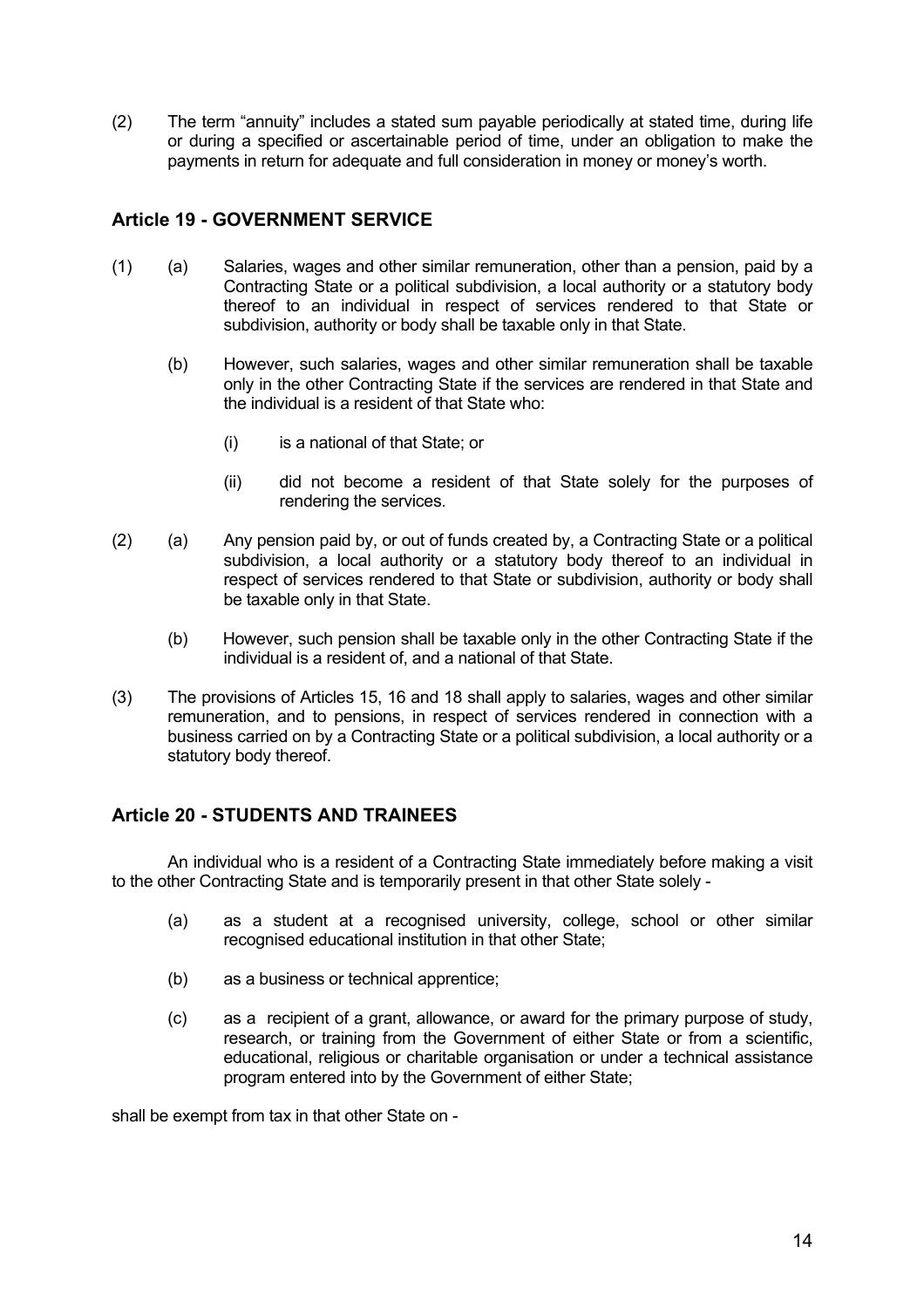- (i) all remittances for the purposes of maintenance, education, study, research or training arising from sources outside the State in which the person is a student or trainee;
- (ii) the amount of such grant, allowance or award; and
- (iii) any remuneration not exceeding seven thousand five hundred Fiji dollars or its equivalent in Singapore currency per annum in respect of services performed in that other State, provided the services are performed in connection with the person's study, research or training or are necessary for the purposes of the person's maintenance. Provided that any amount in excess of seven thousand five hundred Fiji dollars or its equivalent in Singapore currency per annum shall remain taxable according to the laws of that other Contracting State, due regard being had to the other provisions of the Agreement.

## **Article 21 - TEACHERS AND RESEARCHERS**

- (1) An individual who is a resident of a Contracting State who, at the invitation of any university, college or other similar public institution, visits the other State for a period not exceeding two years solely for the purpose of teaching or research or both at such public institution, shall be exempt from tax in that other State on any remuneration for such teaching or research which is subject to tax in the first-mentioned State.
- (2) This Article shall not apply to income from teaching or research if such teaching or research is undertaken not in the public interest but primarily for the private benefit of a specific person or persons.

## **Article 22 - INCOME NOT EXPRESSLY MENTIONED**

Items of income of a resident of a Contracting State not dealt with in the foregoing Articles of this Agreement and arising in the other Contracting State may be taxed in that other State.

# **Article 23 - ELIMINATION OF DOUBLE TAXATION**

- (1) Subject to the laws of Fiji regarding the allowance as a credit against Fiji tax of tax payable in any country other than Fiji, Singapore tax payable under the laws of Singapore and in accordance with this Agreement by a resident of Fiji in respect of income derived from Singapore shall be allowed as credit against Fiji tax payable in respect of that income. Where such income is a dividend paid by a company which is a resident of Singapore to a company which is a resident of Fiji and which owns not less than 10 per cent of the voting shares of the company paying the dividend, the credit shall also take into account Singapore tax payable by that company in respect of its income out of which the dividend is paid. The credit shall not, however, exceed that part of the Fiji tax, as computed before the credit is given, which is appropriate to such item of income.
- (2) For the purposes of paragraph (1), the term "Singapore tax payable" shall be deemed to include any amount which would have been payable as Singapore tax for any year but for an exemption or reduction of tax granted for that year or any part thereof under any provisions of Singapore law, or any other provision which may subsequently be made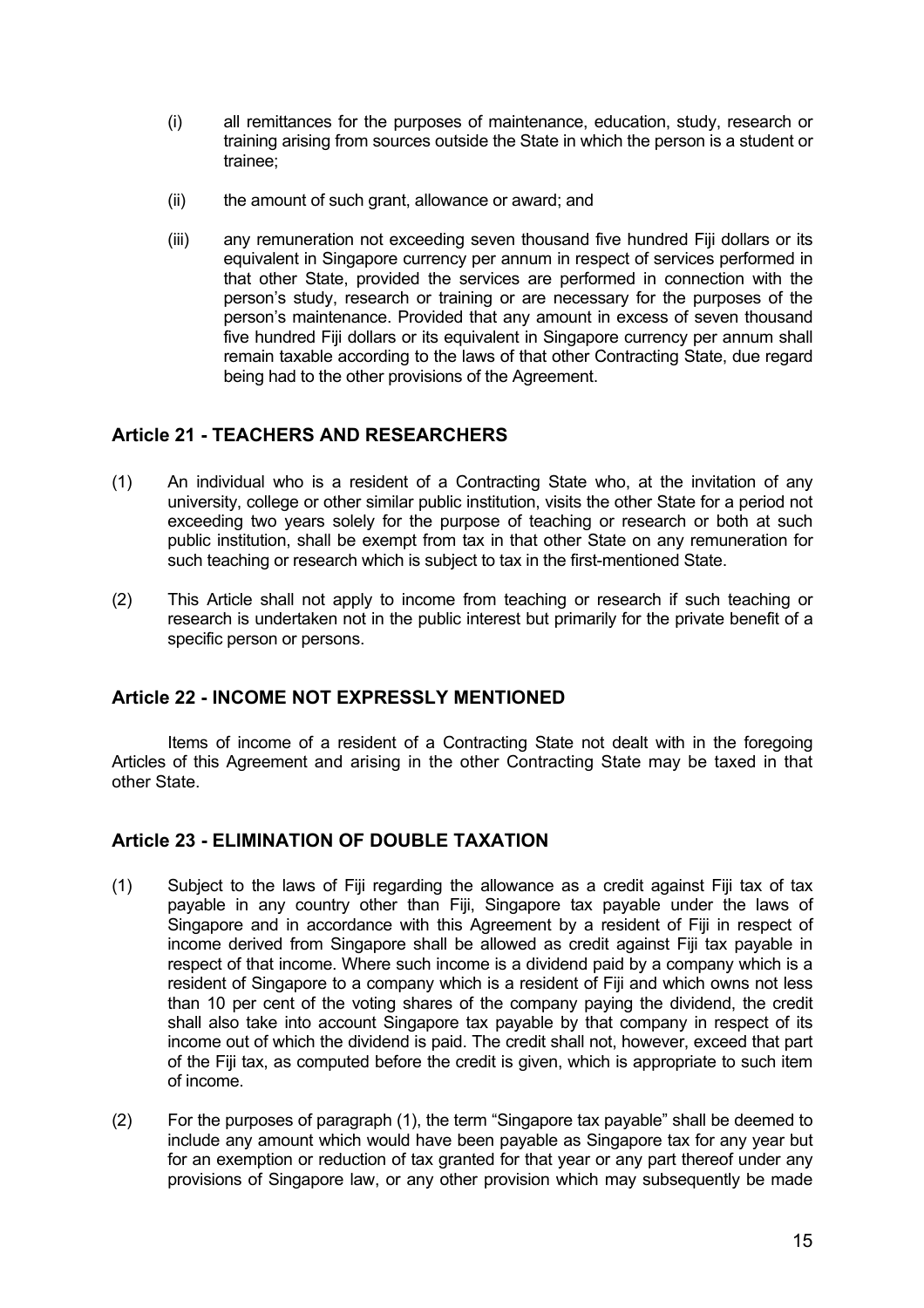granting an exemption or reduction of tax which is agreed by the competent authorities of the Contracting State to be of a substantially similar character, if it has not been modified thereafter or has been modified only in minor respects so as not to affect its general character.

- (3) Subject to the laws of Singapore regarding the allowance as a credit against Singapore tax of tax payable in any country other than Singapore, Fiji tax paid whether directly or by deduction, in respect of income derived from Fiji shall be allowed as a credit against Singapore tax payable in respect of that income. Where such income is a dividend paid by a company which is a resident of Fiji to a company which is a resident of Singapore and which owns directly or indirectly not less than 10 per cent of the share capital of the first-mentioned company, the credit shall also take into account Fiji tax paid by that company on the portion of the profits out of which the dividend is paid. The credit shall not, however, exceed that part of the Singapore tax, as computed before the credit is given, which is appropriate to such item of income.
- (4) For the purposes of paragraph (3), the term, "Fiji tax payable" shall include an amount equivalent to the amount of any tax forgone which, under the laws of Fiji and in accordance with this Agreement, would have been payable as tax on income but for an exemption from, or a reduction of tax on that income resulting from the operation of the special incentives under the laws of Fiji for the promotion of economic development of Fiji which were in force on the date of the signature of this Agreement or any other provisions which may subsequently be introduced in Fiji in modification of, or in addition to those laws so far as they are agreed by the competent authorities of the Contracting States to be of a substantially similar character.
- (5) For the purposes of the provisions of this Article, the terms "Singapore tax" and "Fiji tax" do not include any amount which represents a penalty or penal interest imposed under the law of either Contracting State relating to the taxes to which this Agreement applies.
- (6) The provisions of paragraphs (2) and (4) shall apply for the first 12 years for which the Agreement is effective but the competent authorities of the Contracting States may consult each other to determine whether this period should be extended.

## **Article 24 - NON-DISCRIMINATION**

- (1) Nationals of a Contracting State shall not be subjected in the other Contracting State to any taxation or any requirement connected therewith, which is other or more burdensome than the taxation and connected requirements to which nationals of that other State in the same circumstances are or may be subjected. This provision shall, notwithstanding the provisions of Article 1, also apply to persons who are not residents of one or both of the Contracting States.
- (2) The taxation on a permanent establishment which an enterprise of a Contracting State has in the other Contracting State shall not be less favourably levied in that other State than the taxation levied on enterprises of that other State carrying on the same activities.
- (3) Enterprises of a Contracting State, the capital of which is wholly or partly owned or controlled, directly or indirectly, by one or more residents of the other Contracting State, shall not be subjected in the first-mentioned State to any taxation or any requirement connected therewith which is other or more burdensome than the taxation and connected requirements to which other similar enterprises of the first-mentioned State are or may be subjected.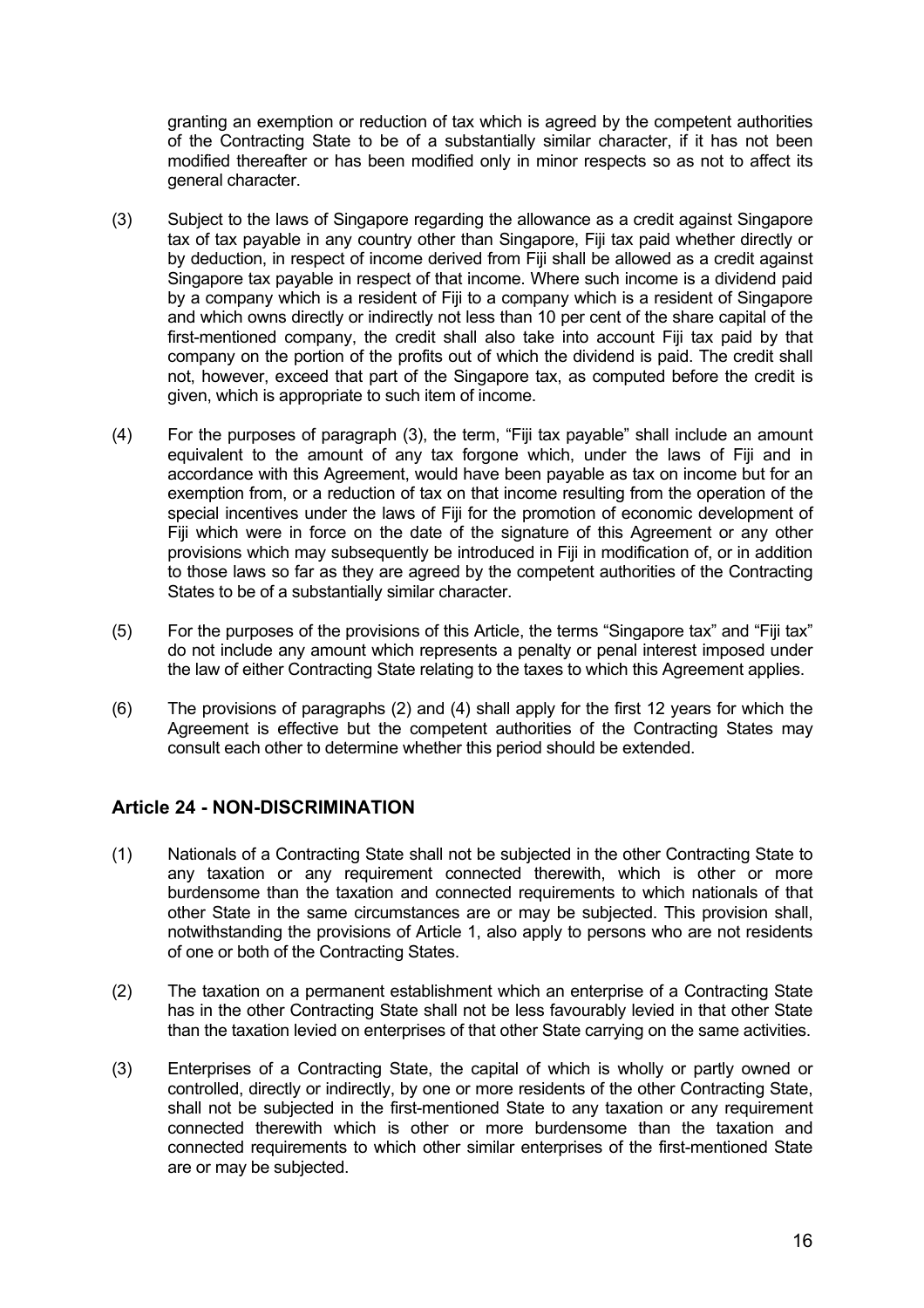- (4) Nothing in this Article shall be construed as obliging:
	- (a) a Contracting State to grant to individuals who are residents of the other Contracting State any personal allowances, reliefs and reductions for tax purposes on account of civil status or family responsibilities which it grants to its own residents; or
	- (b) Singapore to grant to nationals of Fiji not resident in Singapore those personal allowances, reliefs and reductions for tax purposes which are by law available on the date of signature of this Agreement only to nationals of Singapore who are not resident in Singapore or such other persons as may be specified in the taxation laws of that State.
- (5) Where a Contracting State grants tax incentives to its nationals designed to promote economic or social development in accordance with its national policy and criteria, it shall not be construed as discrimination under this Article.
- (6) In this Article, the term "taxation" means taxes to which this Agreement applies.

# **Article 25 - MUTUAL AGREEMENT PROCEDURE**

- (1) Where a person considers that the actions of one or both of the Contracting States result or will result for him or her in taxation not in accordance with the provisions of this Agreement, he or she may, notwithstanding the remedies provided by the taxation laws of those States, present his or her case to the competent authority of the Contracting State of which he or she is a resident or, if his or her case comes under paragraph (1) of Article 24, to that of the Contracting State of which he or she is a national. The case must be presented within 3 years from the first notification of the action resulting in taxation not in accordance with the provisions of the Agreement.
- (2) The competent authority shall endeavour, if the objection appears to it to be justified and if it is not itself able to arrive at a satisfactory solution, to resolve the case by mutual agreement with the competent authority of the other Contracting State, with a view to the avoidance of taxation which is not in accordance with the Agreement. Any agreement reached shall be implemented notwithstanding any time limits in the domestic law of the Contracting States.
- (3) The competent authorities of the Contracting States shall endeavour to resolve by mutual agreement any difficulties or doubts arising as to the interpretation or application of the Agreement. They may also consult together for the elimination of double taxation in cases not provided for in the Agreement.
- (4) The competent authorities of the Contracting States may communicate with each other directly for the purpose of applying the provisions of this Agreement.

# **Article 26 - EXCHANGE OF INFORMATION**

(1) The competent authorities of the Contracting States shall exchange such information as is necessary for carrying out the provisions of this Agreement or of the domestic laws of the Contracting States concerning taxes covered by the Agreement insofar as the taxation thereunder is not contrary to the Agreement. Any information received by a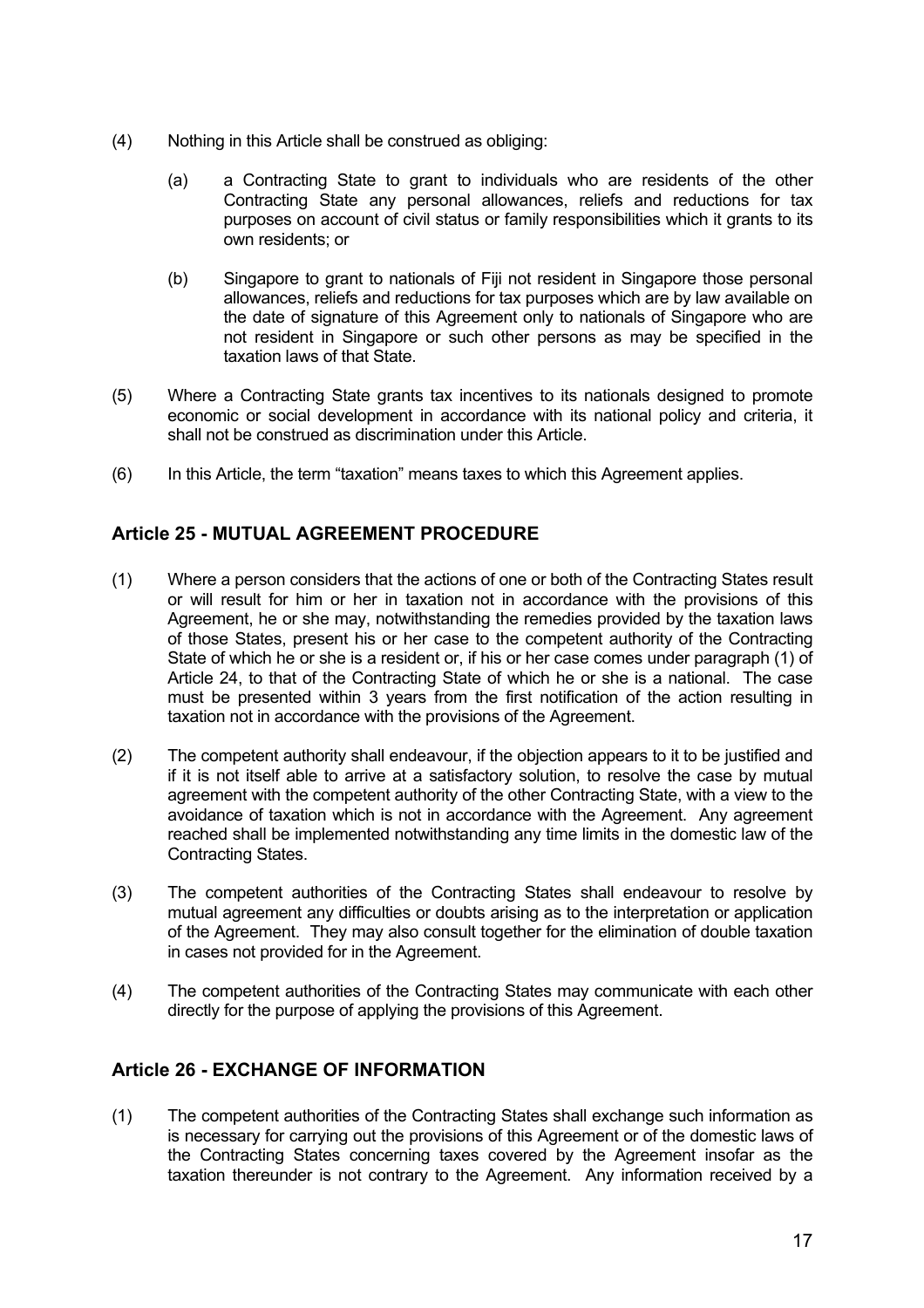Contracting State shall be treated as secret in the same manner as information obtained under the domestic laws of that State, and shall be disclosed only to persons or authorities (including courts and administrative bodies) concerned with the assessment or collection of, the enforcement or prosecution in respect of, or the determination of appeals in relation to, the taxes covered by the Agreement. Such persons or authorities shall use the information only for such purposes. They may disclose the information in public court proceedings or in judicial decisions.

- (2) In no case shall the provisions of paragraph (1) be construed so as to impose on a Contracting State the obligation:
	- (a) to carry out administrative measures at variance with the laws and administrative practice of that or of the other Contracting State; or
	- (b) to supply information which is not obtainable under the laws or in the normal course of the administration of that or of the other Contracting State; or
	- (c) to supply information which would disclose any trade, business, industrial, commercial or professional secret or trade process, or information, the disclosure of which would be contrary to public policy.

### **Article 27 - MEMBERS OF DIPLOMATIC MISSIONS AND CONSULAR POSTS**

Nothing in this Agreement shall affect the fiscal privileges of members of diplomatic missions or consular posts under the general rules of international law or under the provisions of special agreements.

#### **Article 28 - ENTRY INTO FORCE**

- (1) Each of the Contracting States shall notify to the other the completion of the procedures required by its law for the bringing into force of this Agreement.
- (2) The Agreement shall enter into force on the date of the later of these notifications and its provisions shall have effect:
	- (a) in Singapore:

in respect of tax chargeable for any year of assessment beginning on or after 1 January in the second calendar year following the year in which the Agreement enters into force;

 $(b)$  in Fiii:

in relation to Fiji tax, in respect of income, profits or gains derived during any income year beginning on or after the first day of January in the calendar year immediately following that in which this Agreement enters into force.

## **Article 29 - TERMINATION**

This Agreement shall remain in force indefinitely, but either Contracting State may terminate the Agreement, through diplomatic channels, by giving to the other Contracting State